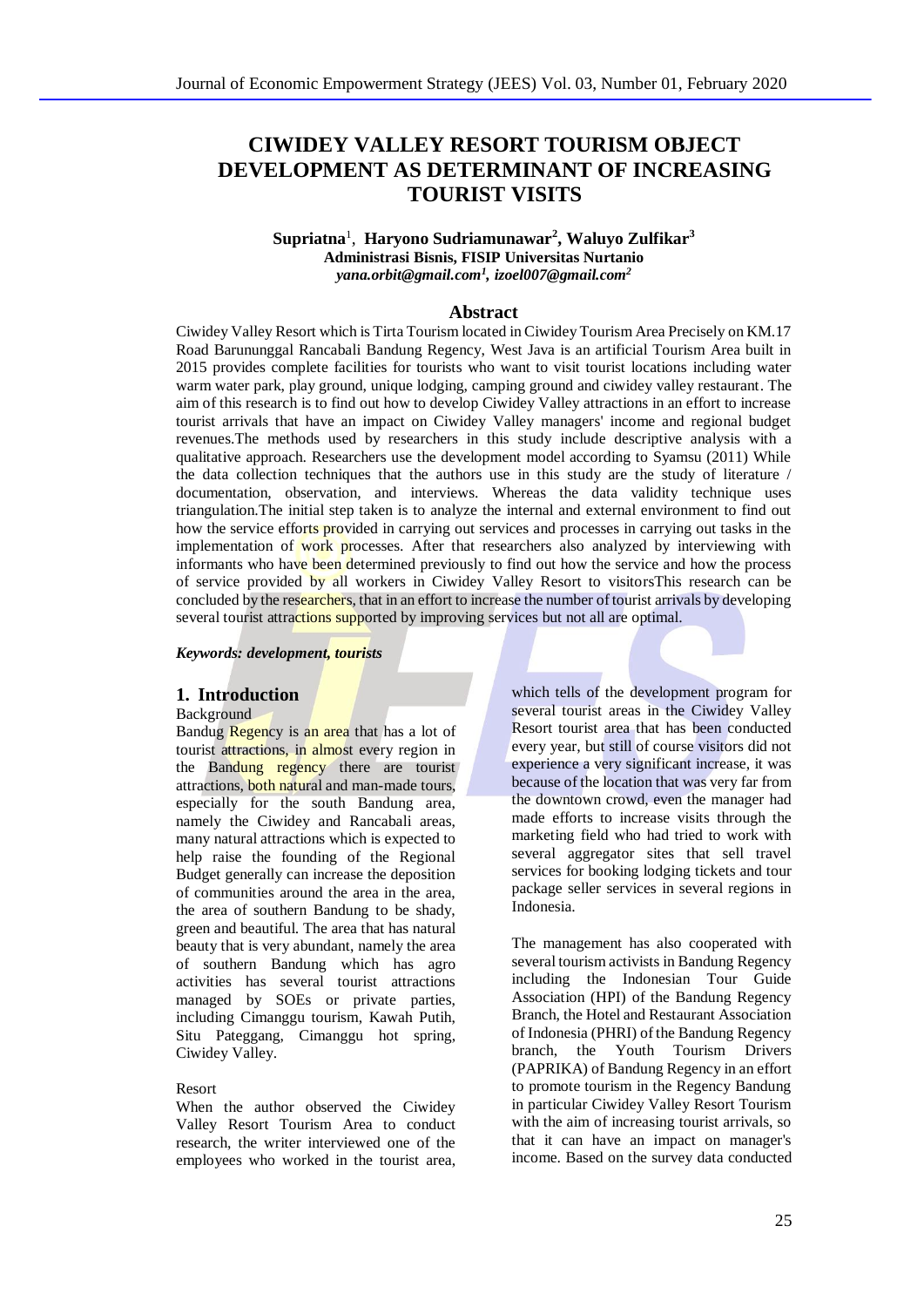by researchers, it can be seen that the Ciwidey Valley Resort Tourism Area will not experience significant development and it can be said that it will continue to run static if management stays like this with the price of tickets and rides at Ciwidey Valley Resort as explained above. . This has a negative impact on income in Ciwidey Valley Resort in Bandung Regency.

One of the factors that can help provide solutions to increase manager income is to make Ciwidey Valley Resort Tourism area a leading destination in Bandung Regency with efforts to improve and develop several public facilities that are not only focused on increased accommodation but can be helped by optimizing promotions through advertising, electronic media and online media. This study aims to make the Ciwidey Valley Resort area a leading tourist attraction in Bandung Regency, Bandung Regency so that it can increase visits that have an impact on the income of managers and communities around Ciwidey Valley Resort and increase State Foreign Exchange earnings in the Tourism sector.

Tourism is a growing industry with many tourist attractions and tourist support facilities such as hotels, places eating along the way to tourism and many travel agencies that provide travel agent services that are expected to have an impact on the economic, social and cultural life of the nation such as, one of which can provide employment opportunities for human resources who have skills in tourism and state income from the sector tax and foreign exchange are increasing. It can be seen that there are many problems in some tourist areas, namely the lack of awareness of the tourism marketing that is carried out by the management and tourism management which is still not good so that the impact on the decline in tourist visits. The manager must be able to manage it well again so that the tour can develop.

As said by Syamsu, et al (2011: 8) that planning the development of a tourist area requires several stages in its development efforts, among others: Market Aspects, Marketung Aspects, Production Aspects, Aspects of Human Resource Sumbe, empowering human resources in the environment around tourism and parties parties and several advertising agencies to further promote the tour must pay attention to

several factors including factors: (1) Scarcity factors, namely: tourist attractions that cannot be found in other tourist attractions in other words the tourist attractions must have a keuinak or has tourist attractions that are very advanced compared to other tours around the tour. The scarcity can be either artificial or artificial tourism. (2) Naturalism factor, namely: tourist attraction that is still truly original and has not been changed by human behavior or natural changes that can damage the natural beauty before, the tourist attraction can be in the form of culture and very beautiful natural attractions that have not experienced much change by human behavior. (3) Uniqueness Factor (Uniqueness) is a tourist site that has its own characteristics compared to other tours, among others, from the tourist attractions that can be enjoyed by. (4) Community empowerment factors. Public awareness of the existence of tourism in the environment to maintain and help promote the tour so that it has a real impact on the progress of the tour and of course there must be embracing from the manager to maintain public awareness so as to feel each other has a tour that is around the community so as to cause hospitality tourist for visitors who travel to the tourist area. (5) Land Optimization Factor (Area Optimalsation) which means that the land is used as a nature tourism area which is used according to several optimization considerations in accordance with the target mechanism.

Without forgetting conservation, preservation and protection considerations. (6) To create unity and the more integrated between the community and the manager, the equalization factor must be regulated in such a way so that it can generate enormous benefits to the tourist areas and communities involved in it.

Ciwidey Valley Resort Tourism Manager Rancabali Bandung Regency is fully responsible for the implementation of the tourism promotion strategy which is fully surrendered to the Marketing field, so that the implementation of the tourism promotion strategy in the Ciwidey Valley Resort tourism area can be carried out well in increasing the number of tourist visits, the things that need to be done are by adding several tourist facilities and then assisted with better promotion and building good cooperation with various parties to support the implementation of tourism promotion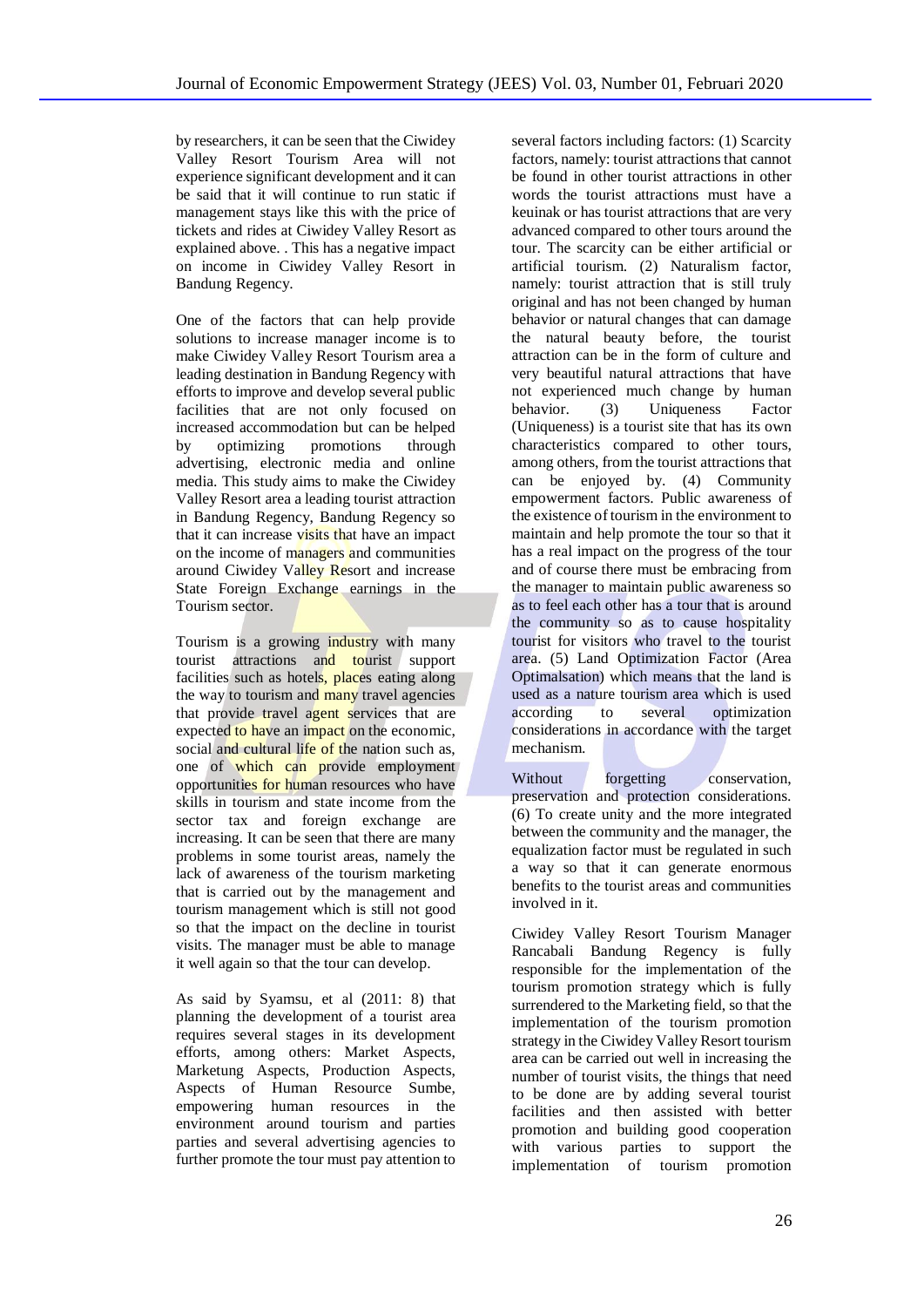strategies in Ciwidey Valley Resort Tourism District Bandung District.

# **2. Method**

According to Bogdan and Taylor in Moleong (2016: 4) defines a qualitative methodology as a research procedure that produces descriptive data in the form of written or oral words from people and observable behavior. According to them, this approach is directed towards the background and individuals holistically. In line with this definition, Krik and Miller in Moleong (2016: 4) define that qualitative research is a particular tradition in social science that is fundamentally dependent on human observations both in their area and in their territories. In qualitative research, researchers themselves or with the help of others are the main data collection tools. This was done because if using non-human tools and preparing themselves in advance as commonly used in classical research, it would be impossible to make adjustments to the realities in the field (Moleong, 2016: 9). Data collected in qualitative research are in the form of words, images, and not numbers that are commonly referred to as descriptive. Thus according to Moleong (2016: 11) the research report will contain data excerpts to provide an overview of the presentation of the report. The data may come from interview scripts. field notes, photos, videotapes, personal documents, notes or memos, and other official documents.

In accordance with the phenomena reflected in the research objectives, the approach used is a qualitative approach with descriptive analysis methods. The data obtained in this study is about the chronology of the dynamics of the Bandung regency tourism area, especially the Ciwidey Valley Resort Tourism, including the legal instruments that protect them, Data Sources<br>and Types Included in the main Included in the main

informants or key informants in this study are those who have experience or intensity involved in the development of tourism in the Bandung District region and in particular those who develop the Ciwidey Valley Resort tourist area.

Those who have very influential positions in their positions can be used as key informants in this study so that they can provide very accurate data needed by researchers. Triangulation can be done by researchers so that there is no bias in research conducted by researchers, triangulation can be done by comparing data and information obtained to be tested for validity, it requires very precise key informants who have important positions in a company that is a research researcher so that it can provide the documents needed to support data (primary), and supporting data (secondary), such as monthly reports, annual visitor data, relevant previous research that can be used as references in compiling researchers' scientific work that can be obtained through journals or books previous thesis books, books, statistical data or other relevant sources.

Key informants are determined according to the needs of research data, namely those who are considered to be very potential to be key informants, because they have comprehensive and adequate knowledge about tourism development or Bandung Regency tourism development strategies especially Ciwidey Valley Resort tourism to become national tourism, as key informants. The basis for this election is that they are representatives of each party that is directly related to the issues examined in this study. People who really understand the development of a tourist area so that they can solve a problem that exists in the tourist area of Bandung district, especially the Ciwidey Valley Resort tourist area

| Table 1                   |
|---------------------------|
| List of Informan Criteria |

| No | Informan Criteria               | Informan                                                          |
|----|---------------------------------|-------------------------------------------------------------------|
|    | <b>Bandung Regency Tourism</b>  | Head of Bandung Tourism and<br>Culture Office                     |
|    | Mapping Bandung Regency Tourism | Head of Bandung<br>Regency<br><b>Tourism Destination Division</b> |
|    | Driver of Ciwidey Valley Resort | Chief Manager of Ciwidey Valley<br>Resort                         |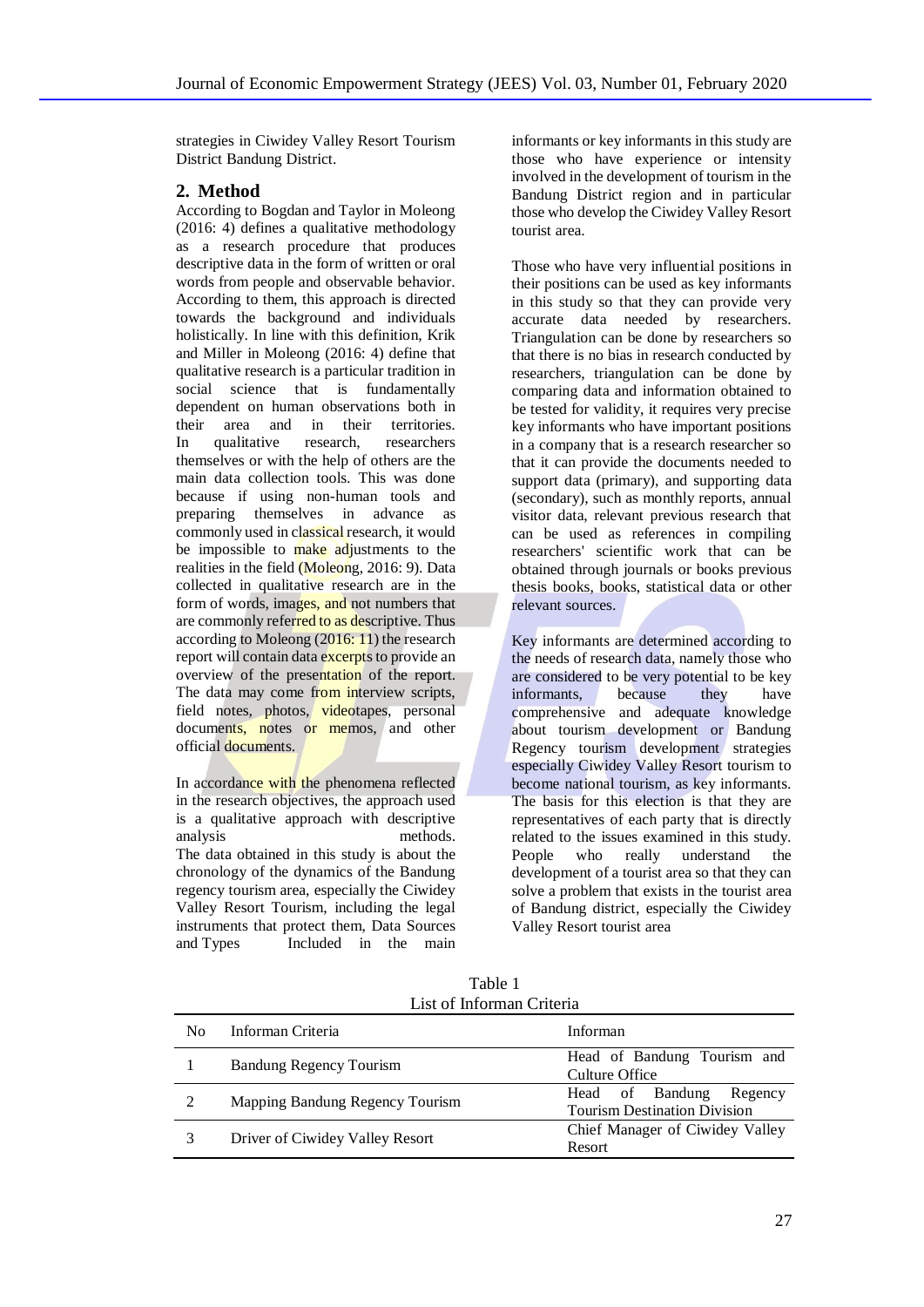| N <sub>0</sub> | Informan Criteria                 | Informan                                                                                                |
|----------------|-----------------------------------|---------------------------------------------------------------------------------------------------------|
| 4              | Tourists in Ciwidey Valley Resort | Leader Rekreasi, Food & Resto,<br>Engineering,<br>Medical<br>Housekeeping Hotel dan Leader<br>Marketing |
|                | <b>Tourist Visitors</b>           | Local and National tourists                                                                             |

Sumber : Writer, 2019

#### **3. Result and Discussion**

Ciwidey Valley Resort Bandung Regency Tourism Development Program is a program created by managers to increase tourist visits. With the existence of a sustainable development program, it is hoped that it can attract the interest of local and foreign tourists to come to Ciwidey Valley Resort tourist destination.

Furthermore, researchers describe the results of research that has been done through observation, interviews and literature / documentation studies on the Development of Ciwidey Valley Resort Tourism Objects as a Determinant of Increasing Tourist Visits using the theory of  $Syamsu$ , et al (2011) that planning the development of a tourist area requires several stages in its development efforts among others: Market Aspects, Marketung Aspects, **Production** Aspects, Human Resources Sumbe Aspects, empowering human resources in the environment around tourism and parties and several advertising agencies to further promote these tourisms must pay attention to several factors including factors: (1) Factors of scarcity (Scarcity), namely: tourist attractions that can not be obtained at other tourist attractions in other words, the tourist attractions must have a keuinak or have tourist attractions that are very superior compared to other tours that are around the tour.

The scarcity can be either artificial or artificial tourism. (2) Naturalism factor, namely: tourist attraction that is still truly original and has not been changed by human behavior or natural changes that can damage the natural beauty before, the tourist attraction can be in the form of culture and very beautiful natural attractions that have not experienced much change by human behavior. (3) The uniqueness factor, namely: the character of the object / attraction of a tourist that has a comparative advantage

compared to the ecotourism that is right around the tour. (4) Community empowerment factors. Public awareness of the existence of tourism in the environment to maintain and help promote the tour so that it has a real impact on the progress of the tour and of course there must be embracing from the manager to maintain public awareness so as to feel each other has a tour that is around the community so as to cause hospitality tourist for visitors who travel to the tourist area. (5) Land Optimization Factor (Area optimization) means that the area used as a nature tourism area is used according to optimization considerations in accordance with market rules. Without eliminating some of the considerations of conservation, preservation, and protection. (6) To create unity and the more integrated between the community and the manager, the equalization factor must be regulated in such a way so as to produce a very large benefit to the tourist area and the community involved in it.

Ciwidey Valley Resort is one of the subsidiary companies engaged in the tourism industry Ciwidey Valley Resort was founded in 2005. The company is located at Jl. Raya Barutunggul Ciwidey-Rancabali KM 17 Containing Regency with a building area of approximately 300 m2. Ciwidey Valley Resort in accordance with the vision and mission created which is a reference Ciwidey Valley Resort in the implementation of differentiation includes various aspects found in the study as follows: 1) aspects of the market are aspects that provide a picture of profits for Ciwidey Valley Resort. By considering the market aspect, one of the potential tourism markets can be seen in absorbing the products being sold. If the market's ability to absorb products is high enough with an effective selling price, it will be able to provide benefits to Ciwidey Valley Resort. This aspect is highly studied by the Manager of Ciwidey Valley Resort so that the products produced can meet the needs and satisfaction of local and foreign tourists.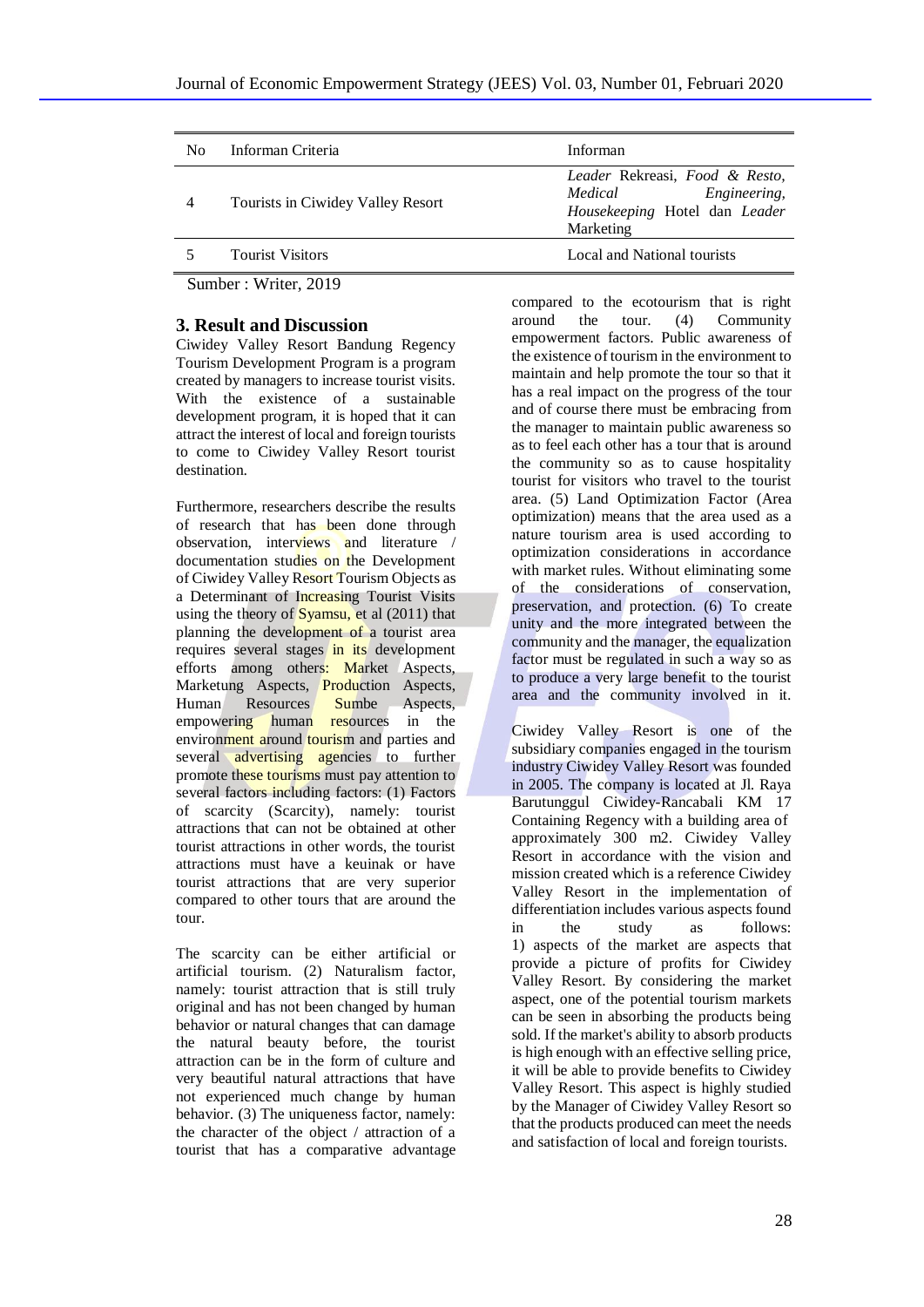Market aspects consist of several factors, including among others.

#### a) Market Segments

The market is one comprehensive process where the company must pay attention to the purchase of each segment, at least the business will be more economical if the purchase units are grouped into several groups. All of this is inseparable from efforts to achieve maximum profit. The division of markets in a market group is strongly influenced by the type of product, the character of demand, one way to channel, the media available for marketing communication and consumer purchasing motivation. The importance in determining the target market requires market segmentation on the basis of appropriate and useful segmentation for marketing development planning

#### 1) Target Market

Ciwidey Vallley Resort in determining the target market must see whether a potential segment has generally attractive characteristics such as size, growth, profitability, economies of scale, low risk.

#### 2) Positioning

Positioning is an image or image formed in a tourist's memory from a tourist name. Posititioning, among others, how a tour according to the views of tourists that distinguishes it from other tours. Means of tourism are the completeness of the tourist destination areas needed to meet the needs of a tourist in enjoying his tour

#### Marketing Aspects

Marketing aspect as a marketing reference, which sets the best composition of several marketing components, in order to achieve the target market, and at the same time achieve the company's goals and objectives. The Market Aspect itself consists of several supporting aspects including:

#### a) Product

Pure product in tourism is in the form of memories generated by tourists during a tour in the Ciwidey Vallley Resort tourist area where the product will be fulfilled if there are many rides that can satisfy tourists.

#### b) Price

The price is the amount of money charged for a Ciwidey Valley Resort tourism product, or the amount of value that consumers must pay to get the benefits of the product. The price serves as a measure of the value of a tourist, how to distinguish a tourist, determine the amount of goods to be produced and its distribution to tourists c) Promotion

Promotion in the intended development effort is a persuasive effort (persuasion or encouragement) to invite prospective tourists to come or tourists who have come to come back to the Ciwidey Valley Resort tourist area so that it can increase the income of the manager of the tourist area

#### d)Placemet

how to distribute tourism products so that they reach potential tourists according to the segmentation applied by the manager of the Ciwidey Valley Resort tourist area in Bandung Regency. The system varies depending on the policies made by each boss. At Ciwidey Valley Resort, there are not many methods used to promote the Ciwidey Valley Resort tourist area

#### Human Resources

Human Resources greatly influences whether or not the tourist area is advanced. It is undeniable that these factors play an important role in making progress or even a setback from a tourist area. And this is one of the factors where tourism managers really want to have superior Human Resources. Ciwidey Valley Resort Bandung Regency receives a person to work on Ciwidey Valley Resort Tourism by using some resistance. But there are still things that cannot be done unilaterally is the accepting of the origin of the employees themselves who are required from the local population because it has already established cooperation with the local government namely the village of Alamendah Process The Standard Operating Procedure (SOP) itself to explain the details or fixed standards regarding repetitive work activities organized by Wana Wisata Ciwidey Valley Resort. As explained by several informants that in Ciwidey Valley Resort Tourism area workers are required to work as professionally as possible with the Standard Operating Procedures that have been set previously, in order to show a very good process in the eyes of tourists c) Physical Evidence / Physical Evidence Ciwidey Valley Resort seeks to add tourist attractions by sharing innovations owned by various fields, and maintenance of facilities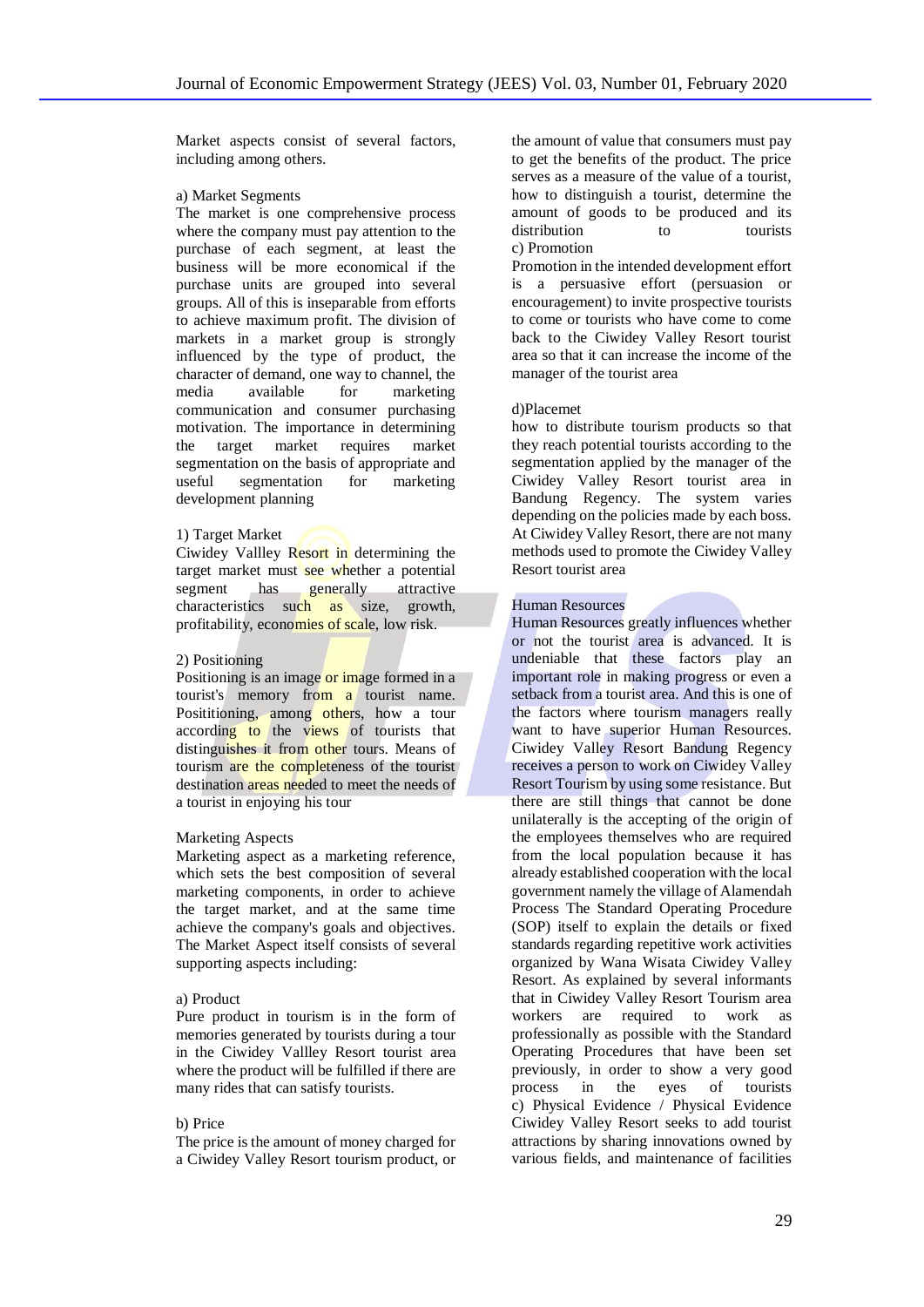and infrastructure of the tourist area is carried out to guarantee the facilities and infrastructure available in Ciwidey Valley Resort tourist area in good condition and ready for tourists to use. The purpose of maintenance itself can have an impact on the longevity of the use of facilities and infrastructure used in business processes, Avoiding fatal damage to some of the rides at Ciwidey Valley Resort, resulting in long repair times and large repair costs.

#### 1) Production Aspects

A good production system must be able to produce tourist products as desired by tourists. In general, a system that is measured based on the ability to make on a large scale and has a quality that is determined based on the wishes of tourists, the ability of company resources and the expectations of managers as owners and perhaps as well as managers. in the production system there are 2 (two) components, namely input (facilities and infrastructure), and output output (perceived benefits)

a) Means

Means of tourism are the completeness of the tourist destination area needed to serve the needs of tourists in enjoying the tour. the manager tried to build facilities and infrastructure well to increase the number of visits, but in the second time returned to tourists who visit because each visitor has different tastes and views of the tourist area Ciwidey Valley Resort Bandung Regency. he output is utilized and also felt in this aspect of production secara langsung is to increase profits by producing goods or services that are done well can increase profits not only to the manager but also to the side of tourists who come to the tourist area Ciwidey Valley Resort. the benefits of Ciwidey Valley Resort tourism, in the implementation is the ease of the community in getting jobs, because it can be channeled directly by village officials to enter Ciwidey Valley Resort if there is a shortage of employees.

Human Resources is one of the factors that play an important role in advancing the tourism sector. The Importance of Human Resources in the tourism sector, namely people (people) is a very important resource in most groups. Especially in service-based groups (*service-based organization*), Human **Resources** 

Tourism is all aspects of humanity that

support tourism activities both tangible or intangible which aim to meet the needs and create the creation of tourist satisfaction and have a positive impact on the economy, welfare, and environmental and cultural preservation

# **4. Conclusion**

Based on data analysis and discussion and findings it can be concluded as follows: 1.Conclusions

a. The market is a comprehensive process in which tourism managers must pay attention to visits from each segment, at least the development will be more effective and economical if the units of need itu grouped into just a few groups. However, in promoting the Ciwidey Valley Resort tourist area, the managers do not use the market segment theory, because basically anyone who is able can visit the Ciwidey Vellley Resort tourist area, all of which are the main market segments of the managers. b. Ciwidey Vallley Resort in determining the target market must see whether a potential segment has generally attractive characteristics such as size, growth, profitability, economies of scale, low risk and others. in attracting visitors to come in general there are no specific targets for prospective tourists, there are indeed some facilities that are specialized for various activities and of course with special markets including the hall-halls commonly used for meetings and seminars

b. Positioning is the image that is formed in the mind of a tourist from a tourist name. Positioning is a different perspective in the minds of tourists with other tours. Ciwidey Valley Resort from year to year continues to strive and develop tourist areas in accordance with what is needed by potential tourists so that tourism products are expected to emerge that are really expected by tourists who come to the tourist area Ciwidey Valley Resort c. Products in marketing aspects are all forms offered to prospective tourists to be used or consumed so that they can meet the needs and desires of tourists. The desire of these tourists can be physical, services, in the implementation of the stakeholders involved in the management of the area always trying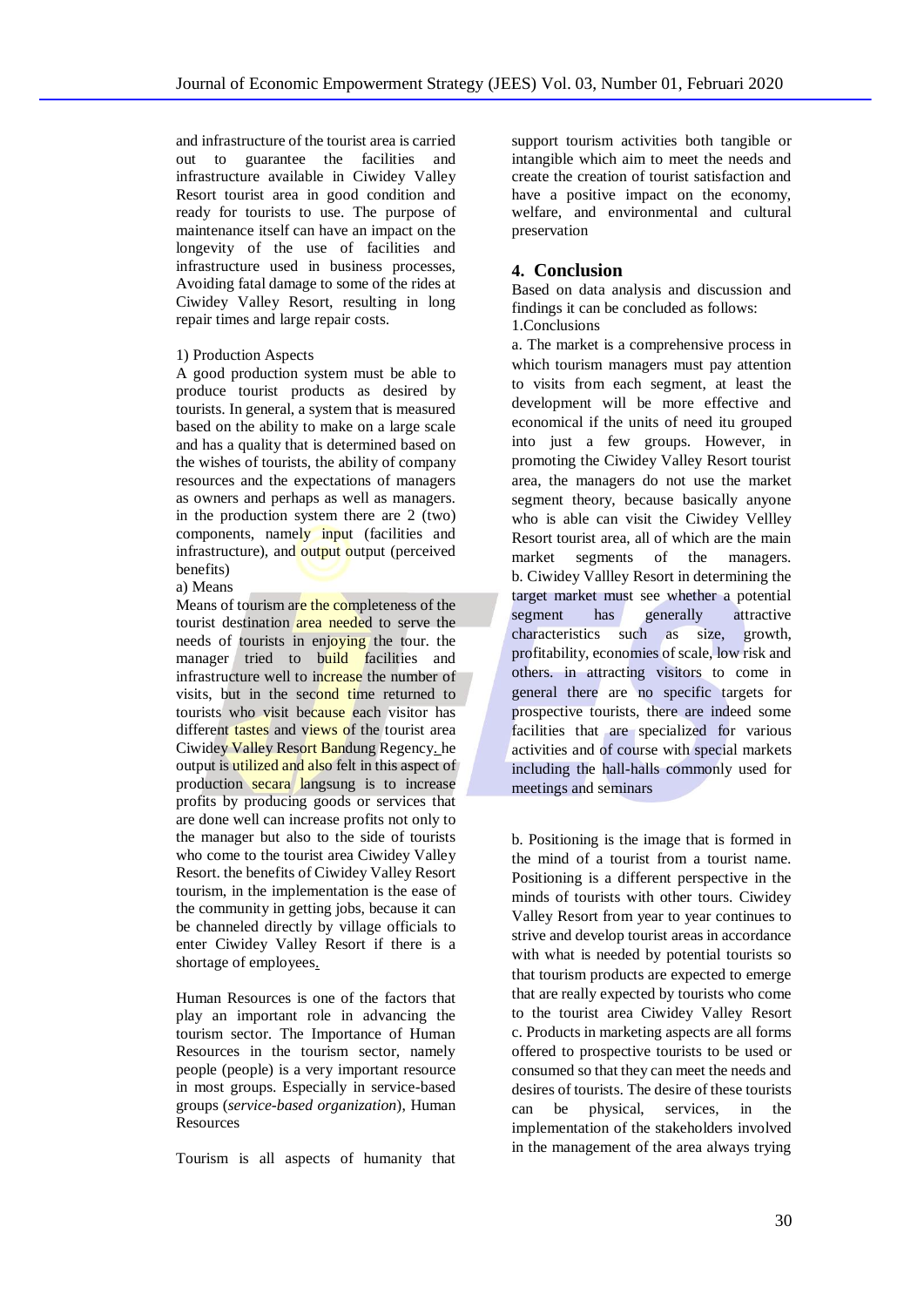to provide the best service so that tourists who come have enjoyed the tourist products provided by the manager of the Ciwidey Valley Resort tourist area Bandung Regency d. Price is the amount of money charged to a service (goods or services), and the amount of value that must be paid by tourists in order to receive benefits from the tourist products he visits. Price acts as a measuring tool for a tourist area, how to distinguish an item, determine the amount of goods to be produced and its distribution to consumers. The price is important so that the Ciwidey Valley Resort tour can flourish and be visited by many tourists. but the managers collided with the amount of very expensive production boarding, so that the impact on the high ticket Ciwidey Valley Resort tourist visits Bandung Regency.

e. Promotion in the intended development effort is an effort to directly invite prospective tourists to come and tourists who have come to come back to the Ciwidey Valley Resort tourist area so that it can increase the income of the manager of the tourist area. promotion is important for developing Ciwidey Valley Resort tourist area. the managers have not been maximized in terms of promotion, it is because the managers are still focused on maximizing services in which so indirectly it has become part of the tourism promotion Ciwidey Valley Resort Bandung Regency

a. In an effort to deliver existing tourism products at Ciwidey Valley Resort in Bandung Regency, the Tourism and Culture Office of Bandung Regency through the Field of Destinations only provides recommendations for the advancement of a tourism industry in collaboration with various elements of tourism driving organizations in Bandung Regency. Among them are the Indonesian Tourism Association (HPI), the Tourism Driving Group (KOMPEPAR), the Indonesian Hotel and Restaurant Association (PHRI) and the Youth Tourism Movers (PAPRIKA), which have their respective main duties and functions expected to be able to convey tourism products produced by the tourism industry to prospective tourism. traveler.

b. Ciwidey Valley Resort cannot accept Human Resources from outside the Rancabali District of Bandung Regency, in addition to the welfare of the people around, other purposes are also to be easily controlled if things happen that are not wanted, especially for the security sector and the cleaning service sector. the village forms its own outsourcing for the field which will be channeled in the Ciwidey Valley Resort tourist area, in the implementation the manager assigns every field leader to continue to monitor or train in advance the human resources working in the tourist area to work professionally in accordance with the field he is in. regarding the acceptance of Human Resources that must be employed in the Ciwidey Valley Resort tourist area, so there is a provision if those working in the Ciwidey Valley Resort tourist area must be people around who are in the Rancabali District of Bandung Regency in particular 3 (three) RWs in Alamendah Village, however in its implementation the manager dares to be the quality of the human resources employed in the tourist area, because before entering those who want to work in the cation the training is in accordance with the field they later place

b. Standard Operating Procedure (SOP) is a work guide that is used to achieve a goal set by the management leader and staff in the Ciwidey Valley Resort tourist area at the lowest possible cost. The purpose of making the Standard Operating Procedure (SOP) itself is to explain the details or fixed standards regarding the repetitive work system that is organized by the Ciwidey Valley Resort Tourism Area. Ciwidey Valley Resort Tourism workers are required to work as professionally as possible with a predetermined Standard Operating Procedure, in order to demonstrate a very good process in the eyes of tourists. c. Physical evidence in general is all in the form of equipment or devices used to support the running of the business, especially in the effort to plan the development of tourist areas in order to increase the number of visits. the manager continues to try to add tourist attractions by sharing innovations owned by various fields, and maintenance of tourism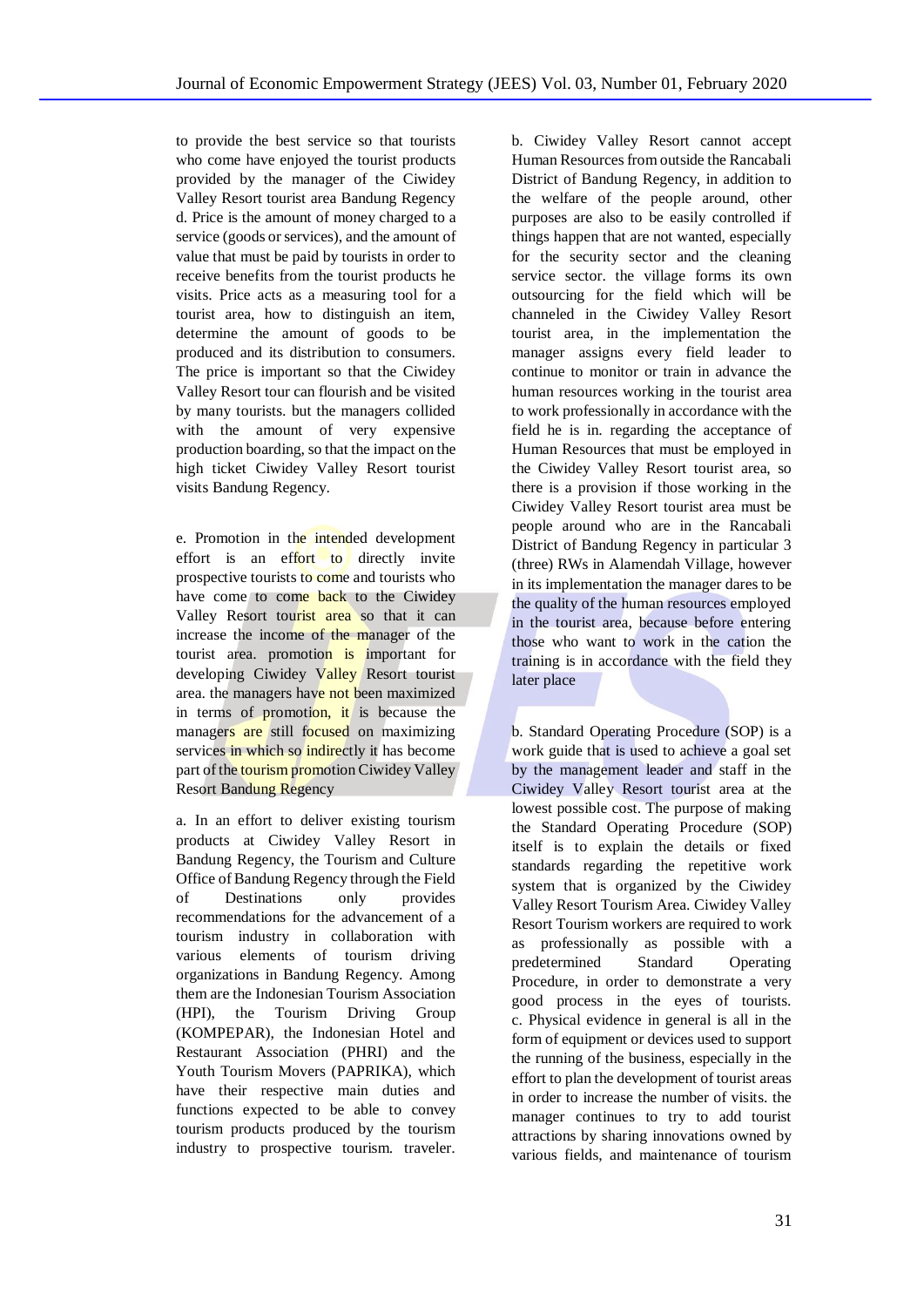facilities and infrastructure is carried out to guarantee the facilities and infrastructure that exist in Ciwidey Valley Resort tourism area. d. The correct mode of production must be able to produce the tourist products desired by tourists, where a system is measured by the ability to make the number and quality determined based on the needs of tourists, the ability of Simber Human Resources Ciwidey Valley Resort and the expectations of entrepreneurs as owners and perhaps as well as managers. the production system is known to have 2 (two) components, namely input (facilities and infrastructure), and output output (perceived benefits) in this case the Ciwidey Valley Resort Tourism area is quite complete especially for lodging where there are 81 (eighty-one) rooms are divided into 33 (thirty-three) cottages, 10 (ten) Camper Rooms, 4 (four) Room Countainer), 8 (eight) Sahara Glamping, and 36 (thirty-six) Hottels. In terms of attractions in the Ciwidey Valley Resort tourist area there are several attractions that can be enjoyed by visitors, including 2 (two) swimming pools with one hot water for adults with a depth of

#### **5. References**

A. Book Resource

- Middleton, VTC, 1994 Marketing in Travel and Tourism Second Edition. UK: Butterworth, Heineman Ltd
- Miles, Matthew B. & A. Michael Huberman,

2009 Analisis Data Kualitatif, UI-Press, Jakarta

- Moleong, Lexy J,
- 2016 Metodologi Penelitian<br>Kualitatif Remaia Rosdakarya, Remaja Rosdakarya, Bandung
- Siagian, 2004 Manajemen Sumber Daya Manusia, Jakarta : Bumi Aksara
- Siagian, silalahi. 2013 Studi Tentang Ilmu Administrasi, Sinar Baru Algesindo, Bandung.
- Soewrno. 2002 Pengantar Studi Ilmu Administrasi dan Manajemen, Jakarta : Gunung Agung.
- Som, Ahmad Puad Mat and Mohammad Bader Badarneh.

 2011 Tourost Satisfaction and Repeat Visitation; Toward a New Comprehensive Model, International Journal of Human and Social Sciences

approximately 2 (two) meters and a cold water pool for young children , As for selfi rides that can be used for people who like photos, at Ciwidey Valley Resort there are many photo spots that can be used as object objecks including birdwatching. But of the many facilities and infrastructure available at Ciwidey Valley Resort

a. less giving benefits to the surrounding community which is seen from a social perspective less accepting of the overall impact as well as the economy has not been too impactful because of the lack of visitors who come to Ciwidey Valley Resort tourism.

b. Human Resources is one of the factors that play an important role in advancing the tourism sector. Ciwidey Valley Resort has Human Resources with an average age of 20 to 30 years, while for the level of education the majority of high school / equivalent, but that does not reduce their enthusiasm for work and they tend to be easy to train. They work with the Shif system with an average of 8 hours / day.

Spillane, James. 1993 Ekonomi Pariwisata, Sejarah dan Prospeknya. Yogyakarta: Kanisius

Sudriamunawar. Haryono

 2010 Pengantar Studi Administrasi Pembangunan. Mandar Maju Bandung

Syamsu, dkk.

 2011 Penerapan Etika Perencanaan Pada Kawasan Wisata, study kasus di kawasan argo wisata salah pondok, Kabupaten Sleman, Daerah Istimewa Yogyakarta. Jakarta : LPM STP Tri Sakti, Jurnal Ilmiah Vol 5. No 3 Maret 2001

Wahab, S. and C. Cooper

 2001 *Tourism in the Age of Globalisation* . London: Rautletge

C. Journal Reference

Desnanto, Rio Nur, "Analisis Potensi Wisata Alam Untuk Pengembangan Wisata Di Kabupaten Karanganyar 2013, Program Studi *Sosiologi*, Fakultas Ilmu Sosial Dan Politik, Universitas Sebelas Maret Surakarta Jawa Tengah

Rani, Maha, Prasetya, Deddy , Julham, Pengembangan Potensi Pariwisata